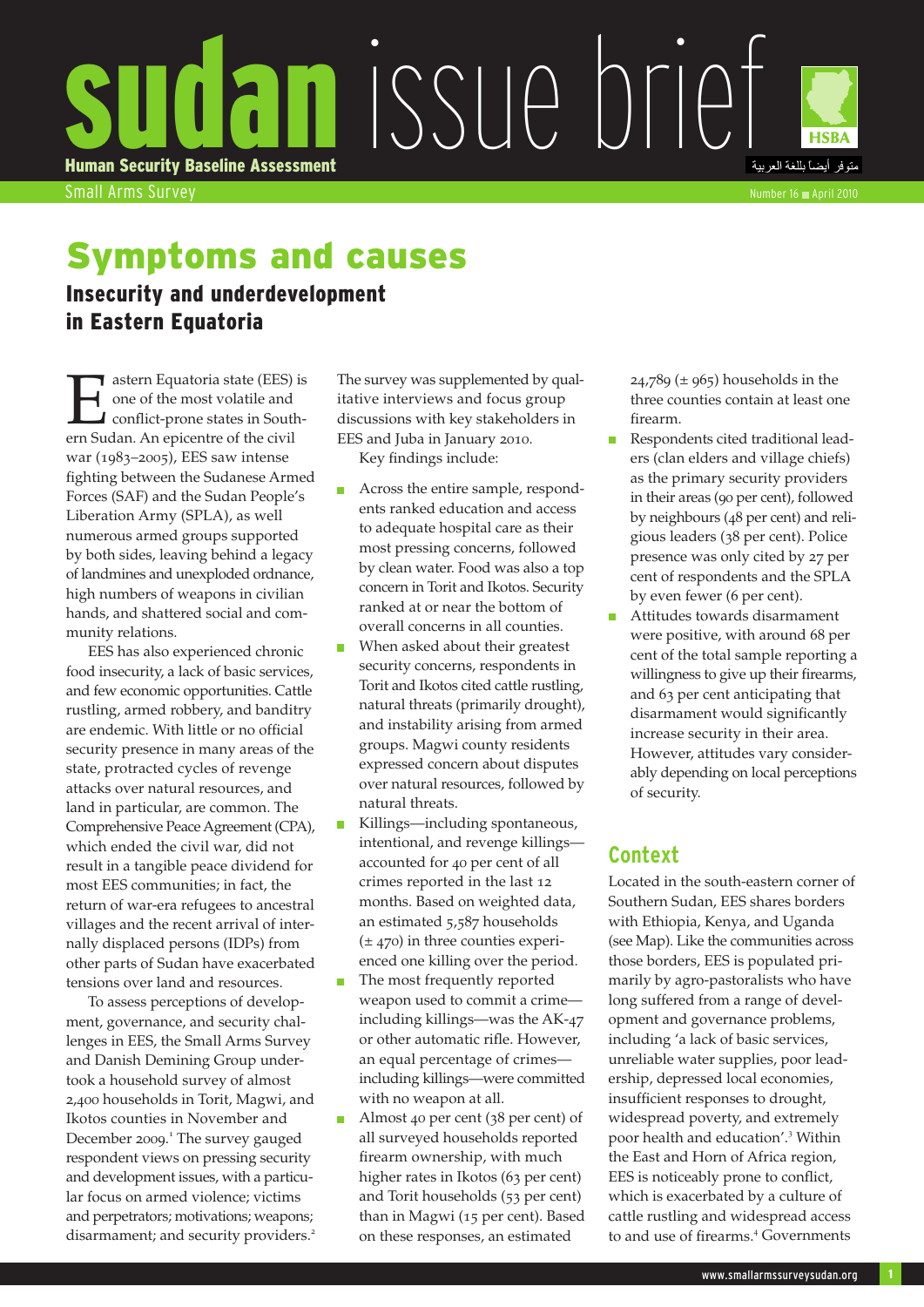

have periodically attempted to 'pacify' these marginalized communities using aggressive, militarized tactics—including forcible disarmament—generally without addressing underlying grievances or improving access to services.

Livelihoods in EES consist of subsistence agriculture (mainly sorghum and millet) and livestock, and to a lesser extent fishing, natural resource exploitation, and mining and trade.<sup>5</sup> Very few alternative opportunities exist. The region is beset by chronic insecurity, a lack of tenure rights, a total lack of infrastructure, and the absence of a legal framework or institutions to encourage investment. Among the vast majority of the population, chronic poverty is the norm.<sup>6</sup>

The state is also home to a number of IDPs and a large number of returnees who had fled the violence and insecurity of the civil war. It experienced regular aerial bombardments, attacks by ground forces, and protracted fighting not only between the SAF and the SPLA, but also involving armed militia, such as the Equatorian Defence Forces (EDF), EDF II, Boya Forces, Didinga Forces, Lafon Forces, and Toposa and Mundari militias.<sup>7</sup> Arms from both armies flowed to the region,

militarizing pastoralists and increasing their reliance on weapons in intercommunal conflicts.

EES was also deeply affected by the presence of the notorious Ugandan rebel group the Lord's Resistance Army (LRA). The LRA entered Sudan in 1991 and by 1994 was an organized proxy force on the government side against the SPLA and its allies. Its brutal operations isolated the region from humanitarian assistance; thousands fled the force's almost daily ambushes and abductions, often of children.<sup>8</sup> For part of the latter phase of the civil war, the LRA effectively controlled Magwi county, among other areas, and terrorized its communities.<sup>9</sup> The effect of the LRA's domination differentiates Magwi from both Torit and Ikotos.

### **About the survey**

In November and December 2009, the Small Arms Survey and Danish Demining Group undertook a household survey to gauge community perspectives on pressing security and development concerns.<sup>10</sup> Due to EES's large area, covering over 85,000 km<sup>2</sup>, it

was not possible to sample from every county; Magwi, Torit, and Ikotos counties were considered representative of the south-western region of the state.

In this study, 2,392 households were surveyed, with one individual queried per household. The sample included 1,186 men and 1,201 women, achieving intended gender parity between the ages of 14 and 98. Respondents came from the Latuka (30 per cent), Acholi (23 per cent), Madi (21 per cent), Lango (20 per cent), and other clans (6 per cent). The survey methodology and sampling frame is outlined in Box 1.

The survey reveals that sources of insecurity and violent conflict in the three counties are multi-faceted and complex. Respondents reported widely different causes, frequencies, and types of violent crimes. In particular, there were clear distinctions between Magwi's security environment and those of Torit and Ikotos. For this reason, Magwi is considered separately.

# **Crime and violence in Torit and Ikotos**

Almost one-third of both Torit (28 per cent) and Ikotos (31 per cent) house-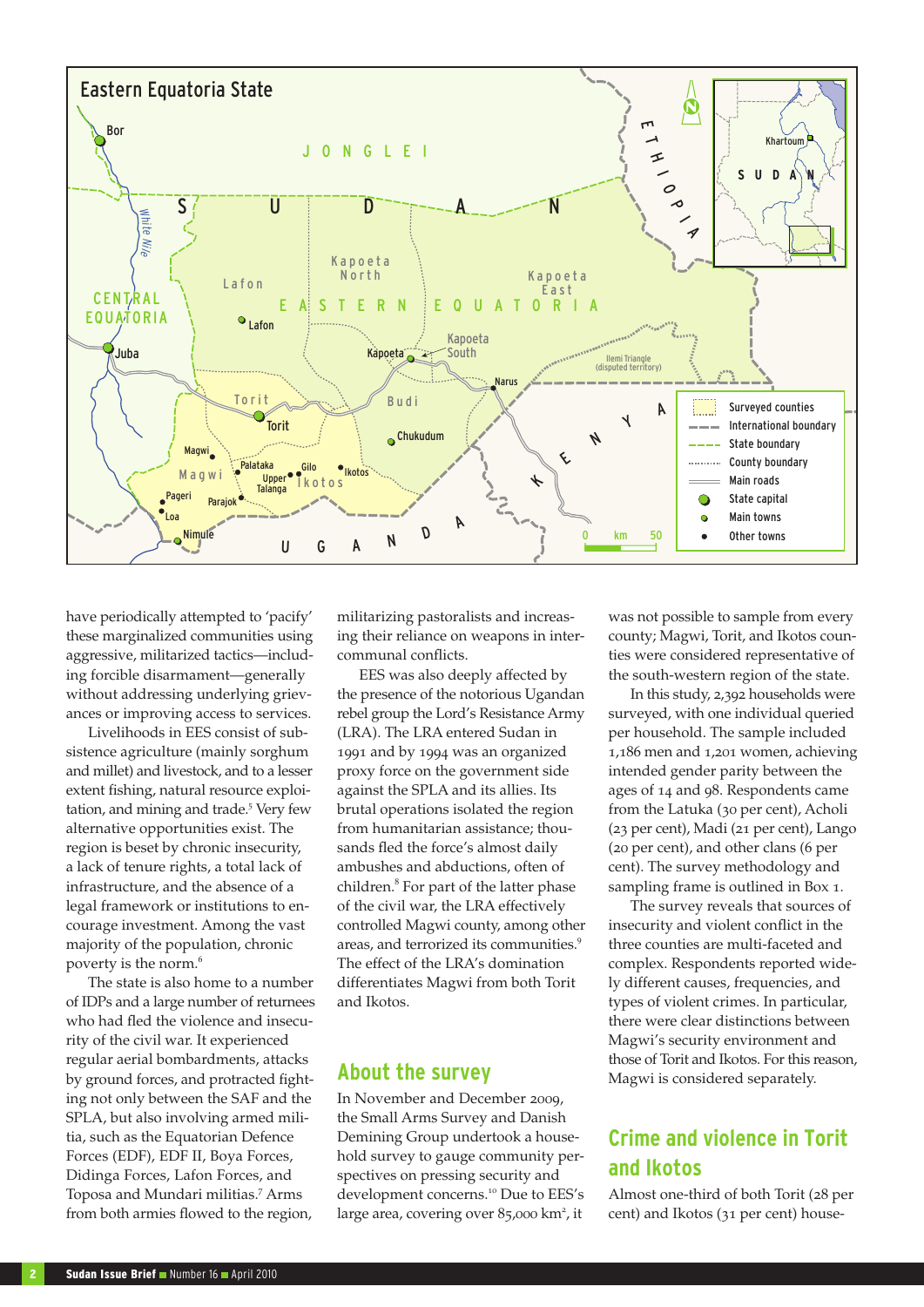#### Box 1 Survey methodology and analysis

#### **Sampling**

Data from the Southern Sudan Relief and Rehabilitation Commission (SSRRC) and UN planning figures produced a population of 354,215 in the counties of Torit, Ikotos, and Magwi, composed of 64,520 households with an average of 5.49 members. Magwi county contained an estimated 30,934 households (48 per cent of the entire sample), Torit county 18,168 households (28 per cent), and Ikotos 15,418 households (24 per cent). Using a confidence level of 95 per cent and a confidence interval of 2, two-staged sample size calculations yielded a sample size of 2,315 households.

Populations were grouped according to socio-economic status, experience of violent events, and ethnic membership. Ethnicity was defined according to tribal (clan) membership and language spoken. Each county was defined by its ethnicity. Because of the relative homogeneity of the three counties, however, it was not meaningful to treat each as a separate, unique cluster. A two-stage random stratified sampling plan was applied; the first stratum was the county level, the second stratum was the *boma* (village) level. Using probability proportional to size (PPS) sampling, the chances of a *boma* being selected in a particular county reflected its population size. Rural and peri-urban sampling was calculated based on data from the South Sudan Human Rights Council that established the proportion of peri-urban to rural households at 30 per cent to 70 per cent (1:2.3).

Before arriving in the target *boma,* the programme manager and the enumeration superviser, who oversaw a group of ten enumerators, personally contacted the *boma* chief to receive permission to survey the area. Once granted permission, the entire team of ten enumerators travelled to the *boma* to meet with the chief and to begin sampling. The enumeration team started in the putative *boma* centre, usually defined by the presence of a central marketplace or concentrated market activity. The group then split into pairs and chose a direction randomly;<sup>11</sup> every Nth household was designated to be selected.<sup>12</sup>

A number of limitations to the survey design and implementation should be noted. First, one side effect of PPS sampling is that smaller villages had a lower chance of being selected, potentially introducing a bias. Second, a small number—no more than five—selected *bomas* had to be dropped because they required days of hiking to reach. Third, non-response was difficult to quantify but probably constituted 14 to 20 per cent. A number of households declined to participate before formal questioning even began. In other cases, no female respondent was available. Finally, because the survey is drawn from one region of the state, it is not representative of all of Eastern Equatoria.

#### **Data analysis**

Prior to analysis, the data was validated and cleaned using stringent filtering criteria. Any cases presenting more than five per cent error were to be identified as invalid and removed.<sup>13</sup> Using this threshold, no cases were removed.

Analysis of the data was conducted by strategic use of weighting, complemented by statistically determined confidence intervals. Two sets of weights were applied to the data. First, the sample was weighted to maintain county-level proportions of those provided by the census data. Second, in order to accurately extrapolate findings to the total population of the three counties, the data was weighted for 1) selection probability within the overall population, 2) non-response bias, and 3) post-stratification adjustments. The combination of these three elements allowed inference, at the population level, of the impact and frequency of certain events or experiences.

Finally, due to non-response and sampling biases the confidence intervals were increased from 2 to 4. This allowed the team to report findings within a greater margin of error, increasing the probability of locating the true value or percentage within the reported interval.

#### **Interpreting bar graphs**

In each bar graph presented in this *Issue Brief,* the data includes an error margin, or confidence interval, of 95 per cent confidence. This means that the range within the error margin has a 95 per cent chance of including the true opinion of the sample. This is also important for judging whether different responses to the same question are statistically significant. Depending on the number of responses, even a difference of ten percentage points or more between two answers to a question may not reflect statistical significance. In this case, ranking responses is inappropriate. To determine whether different responses are significant, refer to the confidence interval lines included on each bar graph.

hold members reported incidents of crime and armed violence against one of their household members in the last 12 months. Killings—including spontaneous, intentional, and revenge killings—were the most commonly reported crime across all counties surveyed, accounting for 42 per cent of all reported crimes in Torit and 47 per cent in Ikotos (see Figure 1). Assault, beating, fighting, and shooting (combined into one category in the survey) came second, with 19 per cent of respondents in both Torit and Ikotos reporting such incidents. Automatic rifles (AK-47) were used in 46 per cent of killings in Torit, and 42 per cent of those in Ikotos.

Torit and Ikotos are heavily affected by cattle raiding and ensuing revenge attacks, and to a lesser extent by 'banditry'. Focus groups reported that raids commonly involve three to four perpetrators operating at night. In Torit, cattle raids are perceived to occur on a weekly basis;<sup>14</sup> estimates put the resulting death toll at 15-20 per month.<sup>15</sup> Violence typically takes place only after cattle are discovered to be missing and attempts are made to recover them—and during subsequent revenge attacks.<sup>16</sup> Clashes thus erupt once the village youths (*monyomiji*) track down their assets in a neighbouring village. When recovery is not successful, subsequent revenge and counter-attacks follow. Retaliation may eventually be directed at any member of the perpetrators' village and can escalate into full-blown village warfare. In the heated atmosphere, violence can be triggered by rumours and proceed even if traditional compensation is paid.<sup>17</sup> For example, in Ikotos county in November 2009, revenge attacks between the Logir and the Dongotono escalated into serious clashes between these two Lango sub-clans, leading to two weeks of fighting and serious insecurity between villages, until the SPLA was brought in to stop the fighting.<sup>18</sup> Quick action to recover stolen cattle, based on reliable information and good collaboration with local communities—especially the youth is thus key to preventing violence.

Notably, whereas conflict over cattle previously involved separate ethnic groups and villages separated by great distances, in Torit and Ikotos they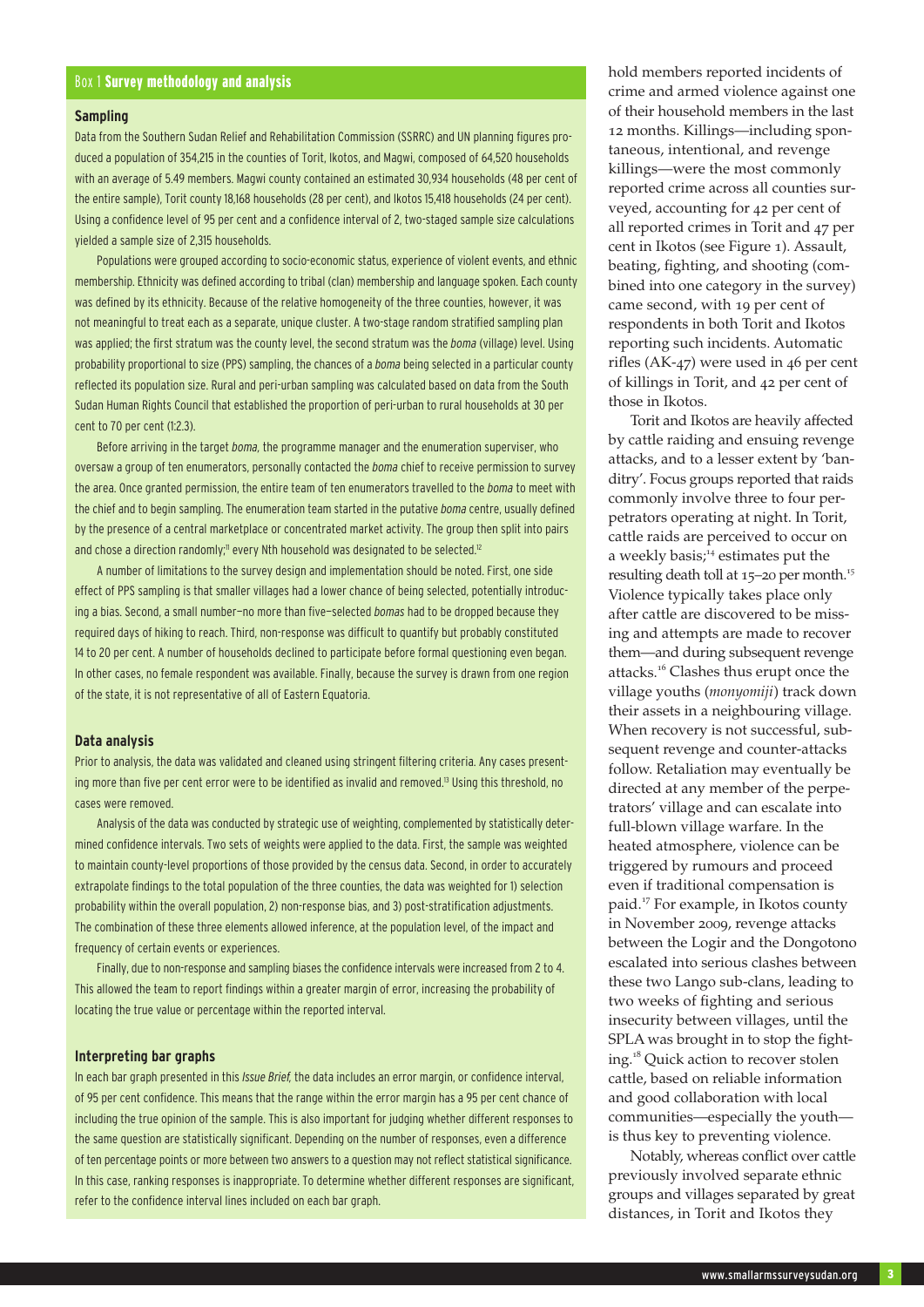increasingly involve neighbouring villages. For example, in Hyala *payam*, Torit county, residents of the villages of Hyala Central, Ileu, Ilole, Lofi, and Lugurunj are now reportedly raiding and killing each other, despite being from the same tribe (Latuka) and intermarrying.<sup>19</sup> Many interviewed villagers pointed to a complete breakdown of inter-village relations, their fear of being shot when walking to another village even during the daytime, and mounting divorce cases as families made up of members from different villages are unable to stay together in a hostile environment.<sup>20</sup> Similar evidence was found in Ikotos Central village, where increased raiding and attacks among neighbouring villages was also reported as a new phenomenon that was putting significant strain on local social relations.<sup>21</sup>

In addition to violence associated with cattle raiding, villagers also reported significant levels of killings due to banditry and armed robbery, committed by small criminal gangs, occurring both inside and outside the community. Attacks reportedly often involve looting of trucks for food and cash, as well as attacks at gunpoint against people travelling between villages. In both Torit and Ikotos banditry and armed robbery seem to have increased significantly over the past year, with a peak of cases recorded towards the end of 2009.<sup>22</sup>

The proximity of the attackers and the unpredictability of the attacks greatly enhance people's feeling of insecurity. Across the three counties, a surprisingly high percentage of crimes reportedly take place during the day (55 per cent) as well as in the home (28 per cent), with the exception of Ikotos, where slightly more reported crimes took place in the streets than in the home. These findings imply that attackers are often nearby and familiar with the environment. For example, women in Hyala Central village recounted how attackers had shot two men through a small window in a house while their wives and babies were lying next to them. According to the women interviewed, the attackers clearly knew the place and their victim, yet escaped unidentified.<sup>23</sup>

According to focus group discussions and key informant interviews,

#### Figure 1 Types of reported crime by county



the long-standing practice of cattle raiding has many facets. It involves acts of bravery and the initiation to manhood; it also serves to increase both individual and village wealth. Recently, however, the dynamics of cattle raiding, and the nature of the violence associated with it, have reportedly changed.

*Firearms.* The widespread possession of firearms allows relatively small and loosely organized groups to raid large numbers of cattle. The absence of a state security presence, and the breakdown of traditional village authority structures—exacerbated by a crisis in the relationship between younger and older generations—contribute to a culture of lawlessness and impunity.

*Sponsorship.* Respondents believe that relatives of villagers in high-level state and army positions are sponsoring raiding for personal profit and to generate a wider support base, thereby fuelling local cycles of violence. These sponsors reportedly provide weapons and ammunition and guarantee protection from prosecution for the perpetrators.<sup>24</sup> Chiefs and other village authorities are said to be just as involved in acts of banditry as other members of the community.

*Livelihoods.* Lack of employment opportunities, idleness, and increasing desperation and impatience to see tangible peace dividends and a more equal distribution of available resources are

reportedly pushing youths to obtain livelihoods through 'parallel ways'.<sup>25</sup>

*Generational break.* The breakdown of old community relations and structures has also had a significant effect on the younger generation's ability to marry. For example, youths used to be able to rely on fathers and uncles to help with the payment of cows as a dowry; since many male relatives died during the war, however, youths have neither cattle nor family support structures. Complicating matters, the destruction of the traditional social fabric has made the gradual payment of dowries much less accepted than before, putting intense pressure on young people to acquire large numbers of cattle all at once.

*Food insecurity.* Severe drought and food insecurity, affecting large parts of EES since April 2009, was widely reported as another key reason for increasing levels of armed violence and insecurity. Violence peaked at the end of 2009, coinciding with the height of the migratory period for cattle keepers, who in the face of drought have to venture farther into unfamiliar or hostile territory in search of pasture and water points. For example, in Isoke *payam*, Ikotos county, 40 out of 60 reported violent incidents from September to December 2009 involved gunshot injuries. Where one to two gunshot wounds per month was the previous norm, by the end of 2009 the rate had increased to one to two per week.<sup>26</sup>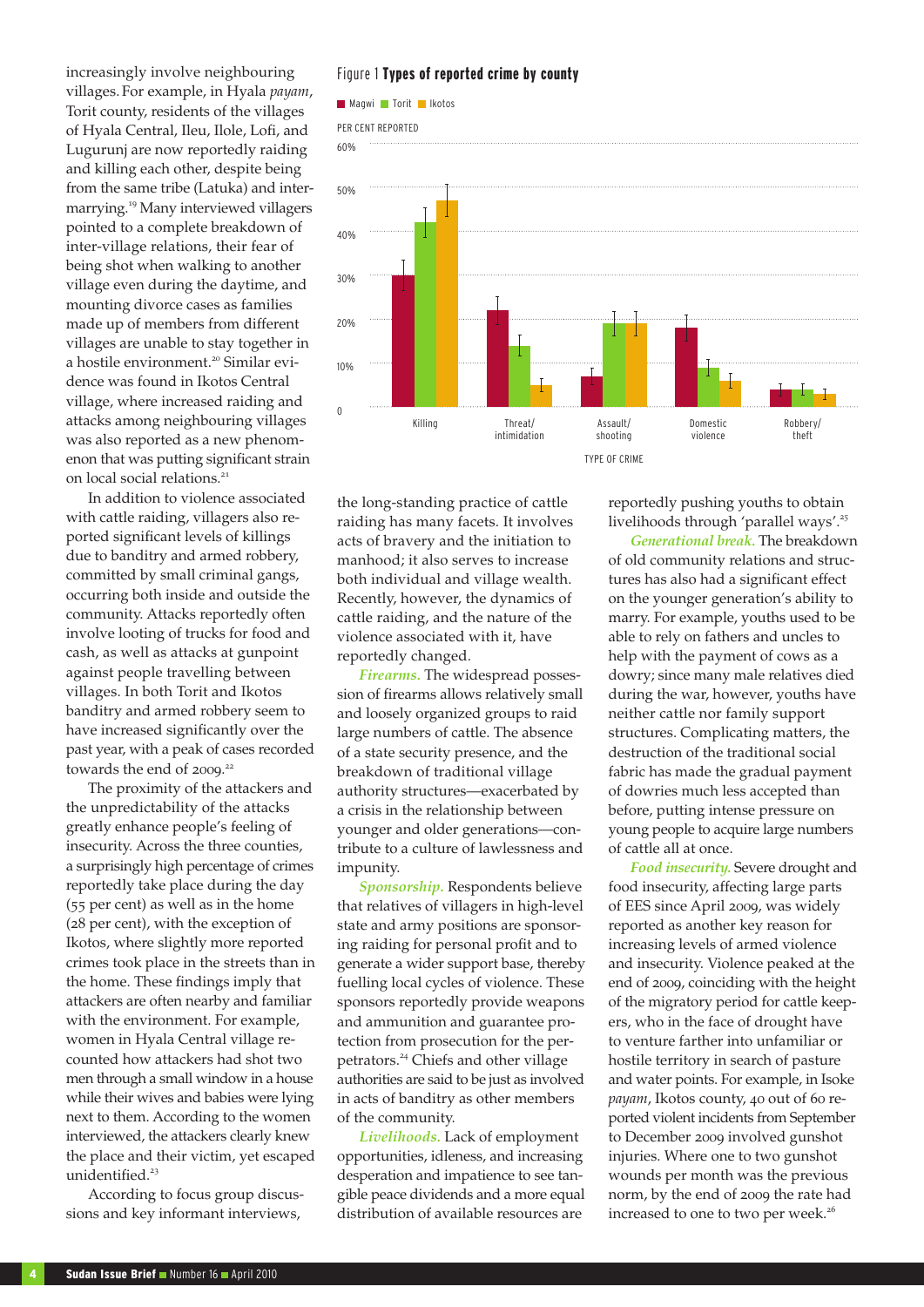#### Box 2 Magwi county

Causes and dynamics of insecurity in Magwi county are very different from those of Torit and Ikotos. Two historical facts help explain why: Magwi is the only county in EES that is populated primarily by farmers; it also experienced widespread displacement during the war. Magwi was the site of heavy fighting during the civil war as well as after the signing of the CPA, when the LRA was headquartered in Owiny-Kibul until being flushed out in 2007.<sup>27</sup> Consequently, it became one of the most inaccessible and underserved areas in the state both during and after the war, while at the same time hosting a large influx of returnees and IDPs in the post-CPA period.28

Interviewed Magwi residents reported that disputes over natural resources, followed by natural threats, are the most prevalent security concerns in the county. Perceived levels of insecurity and in particular armed violence are generally much lower than in Torit and Ikotos. In Magwi, 14 per cent of respondents reported that a household member had been a victim of a crime in the last 12 months, compared to 28 per cent in Torit and 31 per cent in Ikotos. However, the potential for conflict, especially over land, as well as conflict linked to the reintegration of large numbers of returnees, is very high. In Magwi, 22 per cent of households experienced threats or intimidation, compared to 14 per cent in Torit and 5 per cent in Ikotos (see Figure 1). But while respondents in Magwi, like Torit and Ikotos, reported killing as the most frequently occurring crime (30 per cent), the actual numbers were far lower than in the other two counties. Magwi households reported a higher percentage of spontaneous killings than Torit or Ikotos.

Focus group interviews in Magwi suggest that land has become a key source of conflict in the post-CPA period, largely since the influx of returnees and IDPs beginning in 200729 and exacerbated by the unequal distribution of services and the marginalization of particular communities. Political actors initiate and exploit these conflicts as a means of extending their constituencies into newly created administrative areas. The principle of the Sudan People's Liberation Movement that 'the land belongs to the people' has unleashed a struggle for power and influence, fuelling splits along tribal lines as each group seeks to defend and demarcate its own 'homeland'. The traditionally welcoming attitude towards 'foreigners'30 and the ease with which they used to settle has given way to widespread suspicion regarding possible land encroachment by rival communities.

These conflicts in Magwi take diverse forms. Returnees may find their land occupied by earlier returnees or members of the host community who have taken over the land. In Nimule, for example, mainly Dinka IDPs settled on Madi land during the latter's absence. Tensions remain high despite some fruitful initiatives undertaken by the state and local governments to resolve the issue.<sup>31</sup> In some areas, especially close to the Aswa river, Madi returnees are prevented from returning from Uganda because their land is occupied. In Nimule town, permanent structures have sometimes been erected by the occupiers of the plots, or the entire plot may have been sold to foreign businessmen, making the peaceful settlement of land disputes extremely complicated. In one instance in 2009, serious fighting erupted and one person was killed when a Madi landowner found that his land had been sold by an SPLA commander to a Somali businessman who planned to construct a petrol station.<sup>32</sup> Frequent armed threats are reported when people try to resolve the issues peacefully, in particular when confronting IDPs from SPLA members' families. Locals perceive the relatives of soldiers to be privileged, close to the Government of Southern Sudan (GoSS), and protected by SPLA commanders. Complicating matters, IDPs often reject the authority of the Magwi county administration, relying instead on their own chiefs and court system, as well as a special GoSS police force not drawn from the EES state police and paid directly by Juba.

Border disputes over new or pending administrative boundaries are also a source of conflict, whether at the *boma, payam,* county, or state level. Politicians jockeying for power mobilize along tribal and identity lines, even though the underlying grievance is almost always a lack of development and the unequal distribution of services among all groups. For example, the Ijire people, currently under the administration of Obbo *boma,* want to create their own *boma* and move it under the Torit county administration; the conflict is reportedly primarily about the lack of development and facilities in Obbo.33

While most communities associate the creation of a new *payam* or changes to county boundaries with an increase in service delivery as well as additional administrative positions, politicians are often more interested in widening their political constituencies and exploiting natural resources. Indeed, in many cases, powerful individuals issue contracts to companies without the knowledge of the communities involved.34 Several ongoing local border disputes have the potential to seriously escalate due to the number of parties involved as well as the interests at stake.

Recent reports also point to an increase in mob justice cases, many involving accusations of poisoning, in the Madi corridor of Magwi county.<sup>35</sup> Allegations of poisoning are often based on little more than hearsay; youths reportedly mobilize quickly to kill the accused and burn down their homes. For example, on 17 October 2009, a mob burned down 10 *tukuls* (huts) in Iriya village (Loa *boma,* Pageri *payam*) based on rumours that individuals were practising witchcraft. A woman was thrown into her burning *tukul,* and another couple died in the fire.36 In some areas, whole villages have refused to settle on their traditional land because of the presence of a person suspected of poisoning. This complex phenomenon may be an indication of the growing dissatisfaction with the current lack of law enforcement and the absent legal system, with local youths increasingly taking matters into their own hands.<sup>37</sup>

### **Victim profiles and gender dimensions**

Youths are reportedly the primary victims of crime, with the mean age of victims across the three counties at 26.5 years. Three-quarters of the victims are under 31; roughly 10 per cent are under 16. Across all locations and ages reported, more than two-thirds (67 per cent) are men, reflective of the fact that cattle raiding and predatory armed violence are typically committed by and against men. However, focus groups reported that in recent years women have been increasingly targeted, in particular during revenge attacks. Many people interviewed agreed that this was a recent change that had significantly altered local conflict dynamics. Focus group participants in Torit and Ikotos counties said that women and girls were shot at water points, in fields while cultivating food, while collecting firewood, and when walking between villages. $38$ They are also increasingly forced to request armed youths to escort them.<sup>39</sup> In Hyala Central village (Torit) women reported having to retreat into the house after dark for fear of attack.<sup>40</sup>

Women also play an instrumental role in motivating and encouraging young men to go out on cattle raids. They compose songs to shame those who have not yet gone raiding or who have come back empty-handed. This behaviour increases the pressure on young men to secure the necessary heads of cattle for a dowry.<sup>41</sup> Respondents said that educating girls to reject raided cows as part of their dowries, and to delay their marriages, would prevent violence by reducing the pressure on young boys to find large numbers of cows.<sup>42</sup>

Rape and sexual assault are seldom reported (3 per cent across all counties), but anecdotal evidence suggests that they occur frequently. In Ikotos, focus groups reported at least several monthly incidents of women being raped and their food stolen when coming to the market from outside villages.<sup>43</sup> Investigation and prosecution is rare, even when the attacker is known, for fear of revenge. The SPLA reportedly also harass and sexually abuse women in areas where they are stationed, such as Nimule, where the army barracks are situated within the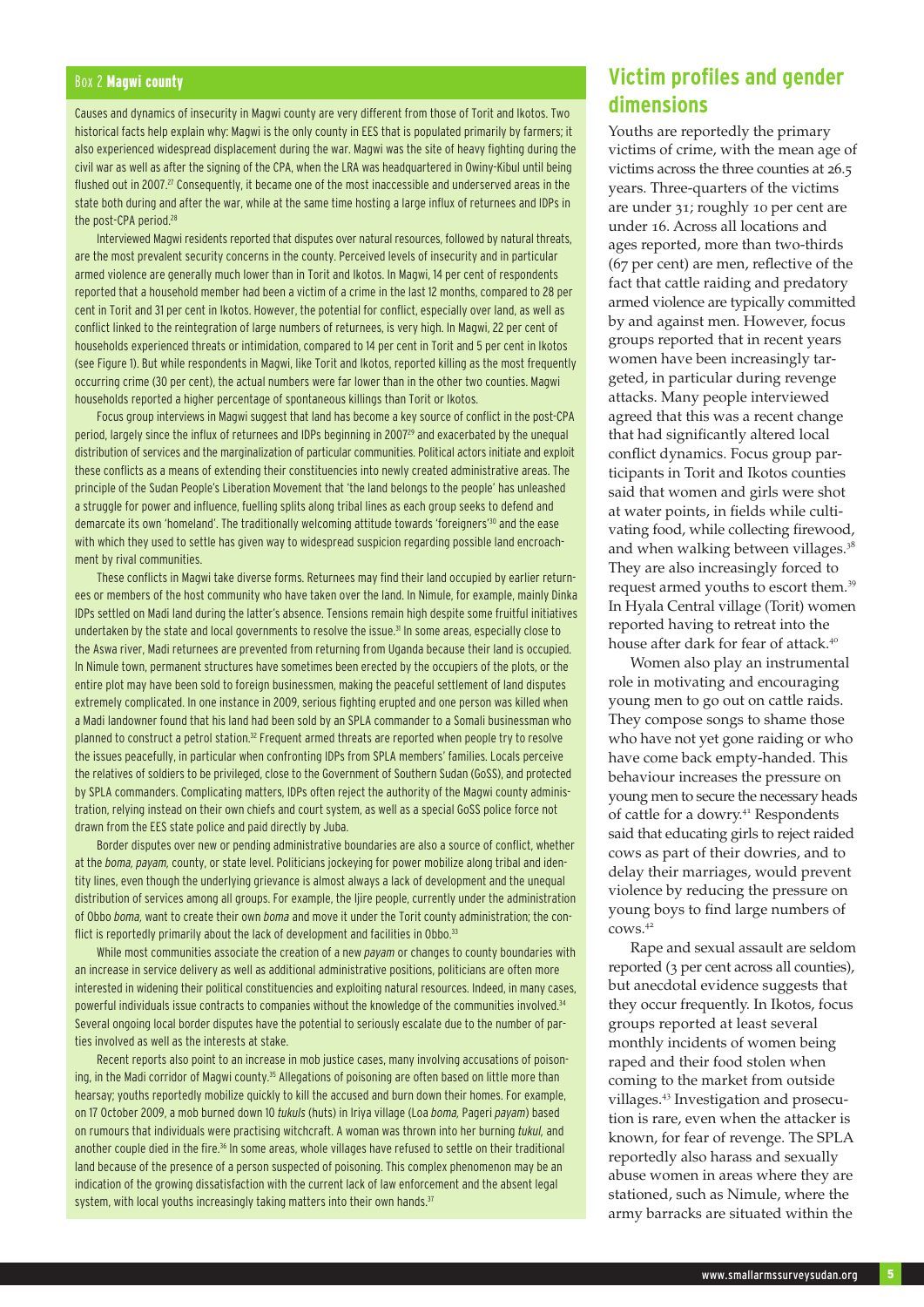settlements of the general population. In Nimule prison, where men and women are held together in one room, there are reported cases of women prisoners 'disappearing' for the night and being brought back the next morning by the police officer in charge.<sup>44</sup>

Early pregnancy ('defilement') cases are common in Magwi, according to focus groups, ranking among the top three issues causing disputes in the county, and often inspiring revenge crimes against the accused or his family.<sup>45</sup> Because early pregnancy is shameful for the family concerned, disputes are often settled at the family level or with the help of a chief, unlike in Torit and Ikotos, where perpetrators can expect serious punishment. Another consequence is female school dropouts, which are reportedly very high in Magwi.<sup>46</sup>

Domestic violence was reported across all counties, particularly in Magwi, where it accounted for 18 per cent of all reported crimes, compared to 9 per cent in Torit and 6 per cent in Ikotos. Focus groups reported that alcohol consumption by both men and women is a factor, turning house-

#### Figure 2 Firearm possession by county





hold misunderstandings into violence. In Magwi, the dynamics of resettlement and reintegration of large numbers of people returning from different regions and countries with diverse experiences are also aggravating misunderstandings and conflicts between and within families.<sup>47</sup>

### **Instruments: small arms and explosive remnants of war**

Civilian small arms possession is an important facet of local security dynamics in EES. Because official state security providers are largely absent, or perceived as being inefficient, partial, and corrupt, many communities rely on small arms for protection and security—as well as for crime and violence. At the same time, the survey findings suggest that high levels of firearm ownership coincide with perceptions of low security and increased levels of armed crime and violence.

Almost 40 per cent (38 per cent) of the total sample reported firearm ownership within their household. This means that approximately 24,789 (±965) households in the three counties contain at least one firearm. Reported ownership was highest in Ikotos, where 65 per cent of all households said they had a gun, compared to 53 per cent in Torit and 15 per cent in Magwi (see Figure 2). Actual ownership rates are probably much higher; interviews suggested that at least every male community member over 20 years of age owns a gun in Ikotos, with some households having as many as eight to nine guns.<sup>48</sup> There was a significant correlation between the level of arms ownership and crimes committed with a gun. In Ikotos, 33 per cent of all crimes were reportedly carried out with an AK-47 or similar automatic rifle, compared to 28 per cent in Torit and 11 per cent in Magwi. In Ikotos, 42 per cent of all killings were committed with an AK-47 or similar weapons; in Torit the figure was 46 per cent and in Magwi 18 per cent.

Across all three counties, 10 per cent of households surveyed reported possessing explosive remnants of war (ERW). The figures were higher in Torit (15 per cent) and Ikotos (18 per cent) than in Magwi (4 per cent). Extrapolating for the entire population, this study estimates that approximately 7,000 households possess them.<sup>49</sup> Even though reports of ERW usage in violent incidents are infrequent, private ownership and unsafe storage of these devices is a risk factor for accidents.

Focus groups highlighted several accidents involving official stockpiles of unexploded ordnance (UXO)<sup>50</sup> collected by demining groups and awaiting destruction by the SPLA in Magwi county. UXOs are often kept for months or longer in official stockpiling areas, unguarded and unprotected. Besides being easily accessible to anyone in the community, they are also susceptible to fires and explosions. For example, in Lobone *payam*, Magwi county, a fire broke out and spread to an UXO stockpile in September 2009, causing an explosion that killed one person.<sup>51</sup> In Obbo *boma*, Magwi county, a 'mentally disturbed' community member took a UXO from a stockpile in October 2009 and placed it in a fire where children were roasting sweet potatoes; the explosion killed one of the children and seriously injured another.<sup>52</sup> Prompt removal and destruction of UXO stockpiles by SPLA and partner organizations, and increased sensitization of communities to the risks associated with these weapons, could reduce the frequency of these incidents.

Some local residents acquired their firearms in the post-CPA period, but most did so during the war.<sup>53</sup> In addition to active arming by the SPLA and the SAF, small arms, ammunition and ERW fell into civilian hands when garrison towns such as Torit or Pajok changed sides<sup>54</sup> and residents accessed abandoned supplies. Across the three counties, about 50 per cent of respondents reported that the supply of arms has decreased in the last 12 months, while 39 per cent said it has remained the same, with little significant variation in the counties. The reported ease of acquiring a weapon varied, however: 40 per cent of respondents in Ikotos reported difficulty in acquiring firearms, compared to 49 per cent of respondents in Torit and 73 per cent in Magwi.

Purchasing was the most commonly reported method of acquiring small arms (35 per cent over all areas), in particular in Ikotos (44 per cent) and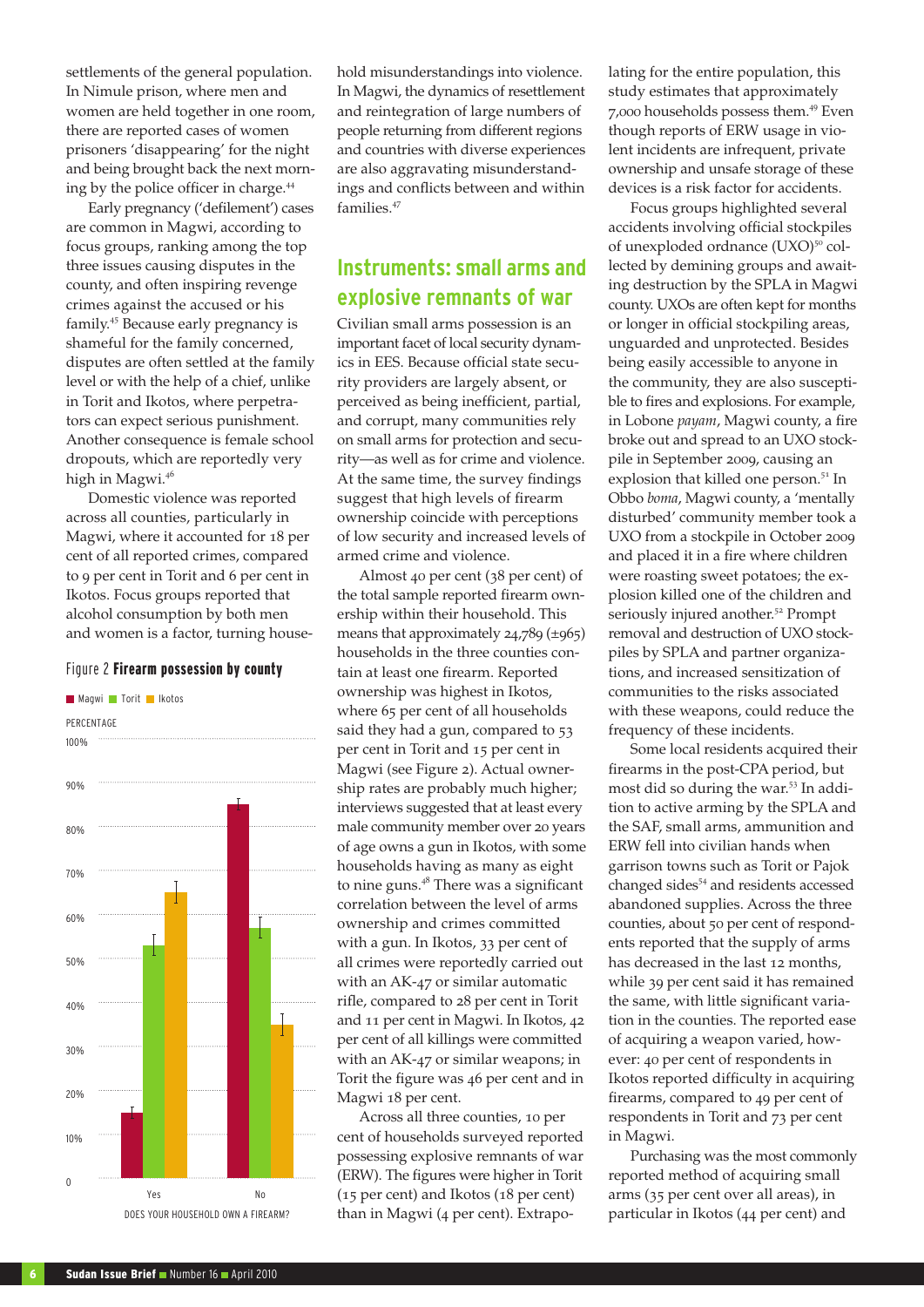#### Figure 3 Firearm acquisition by county



Torit (31 per cent), though less so in Magwi (24 per cent) (see Figure 3). During the war, informal commerce in small arms was common in Eastern Equatoria, with Agoro market (Ikotos county) on the Ugandan border acting as a centre for the trading of blackmarket arms and ammunition.<sup>55</sup> While this market was officially closed in 2003, cross-border arms and ammunition trade is reported to continue, though its scale is difficult to establish.<sup>56</sup> Focus groups in Ikotos county suggested that weapons are still acquired from Uganda in exchange for cows. Until recently, Uganda People's Defence Force (UPDF) troops stationed in Magwi county to pursue the LRA were also reported to sell arms and ammunitions to the local population. In addition, arms are being traded along traditional pastoralist cattle routes, in particular on the Ethiopian and Kenyan borders. The Buya seasonal movement north to Jonglei state, where they come in close contact with the Murle, is also believed to facilitate arms and ammunition flows allegedly from Khartoum to local militias.<sup>57</sup>

Since the end of the civil war, demobilized or relocated fighters have returned to EES with their personal service weapons; sometimes they also receive new weapons as they join local police, prison, or wildlife services,

which can occur repeatedly. Many soldiers have reportedly stockpiled weapons in this way, anticipating payouts for weapons as part of CPAmandated disarmament, demobilization, and reintegration (DDR) efforts,<sup>58</sup> which have already begun in EES.<sup>59</sup>

The survey found that the SPLA was the second-most commonly reported source of firearms (29 per cent) after purchasing  $(35$  per cent);<sup>60</sup> however, Magwi residents were significantly more likely to report having received their firearms from the SPLA (55 per cent) than both Torit (30 per cent) and Ikotos residents (16 per cent) (see Figure 3). This may be due to the arming of local communities in Magwi to counter the LRA in the absence of a robust police and army presence. Survey respondents said the SPLA was also the primary source of ERW (42 per cent) in Magwi (49 per cent), Torit (49 per cent), and Ikotos (34 per cent). In addition, Ikotos and Torit residents identified militia groups as significant sources of ERW and small arms (17 per cent and 9 per cent, respectively).

Focus groups reported that political patronage was a factor influencing arms flows from SLPA stocks to local communities.<sup>61</sup> Arms provided are said to be typically recycled from stockpiles collected during civilian disarmament

campaigns, $62$  significantly reducing the legitimacy of such exercises in the eyes of local communities. Focus groups also singled out the continuous flow of ammunition from the SPLA as a key factor fuelling local cycles of violence. Poor controls and irregular salary payments for soldiers were seen as major reasons influencing SPLA members to sell their ammunition at local markets.

# **Impact and perceptions of small arms and light weapons**

As noted, while small arms feature in violence in all three counties, they are by no means the only tool—or necessarily the dominant one—used to threaten or commit violence. In Magwi, the survey found that killings were 44 times more likely to involve a stick than an automatic rifle when compared to Torit, and 20 times more when compared to Ikotos. The majority of Magwi's population fled to Uganda during the war; the county had access to education and avoided involvement in armed conflict, and residents generally do not approve of arms carrying in public places. Even in Torit, where a strong tradition of armed violence exists, more crimes were committed without a weapon (32 per cent) than with an automatic rifle (28 per cent). The implication is that the availability of weapons should not be considered the primary cause of violence, but rather a risk and enabling factor. In the context of potential community security programmes, it also points to the necessity to focus on comprehensive programming that addresses the root causes of local violence.

Among households reporting firearm ownership, the primary reason given was village protection (77 per cent). Personal protection from gangs and criminals was the second most common response (40 per cent), followed by personal protection from wildlife (33 per cent). Variations in this response reflect differing levels of insecurity. In Torit and Ikotos, where both threats to household members and criminal victimization were reported more frequently than in Magwi, 'protection of the village' was also a more frequent reason given for gun possession.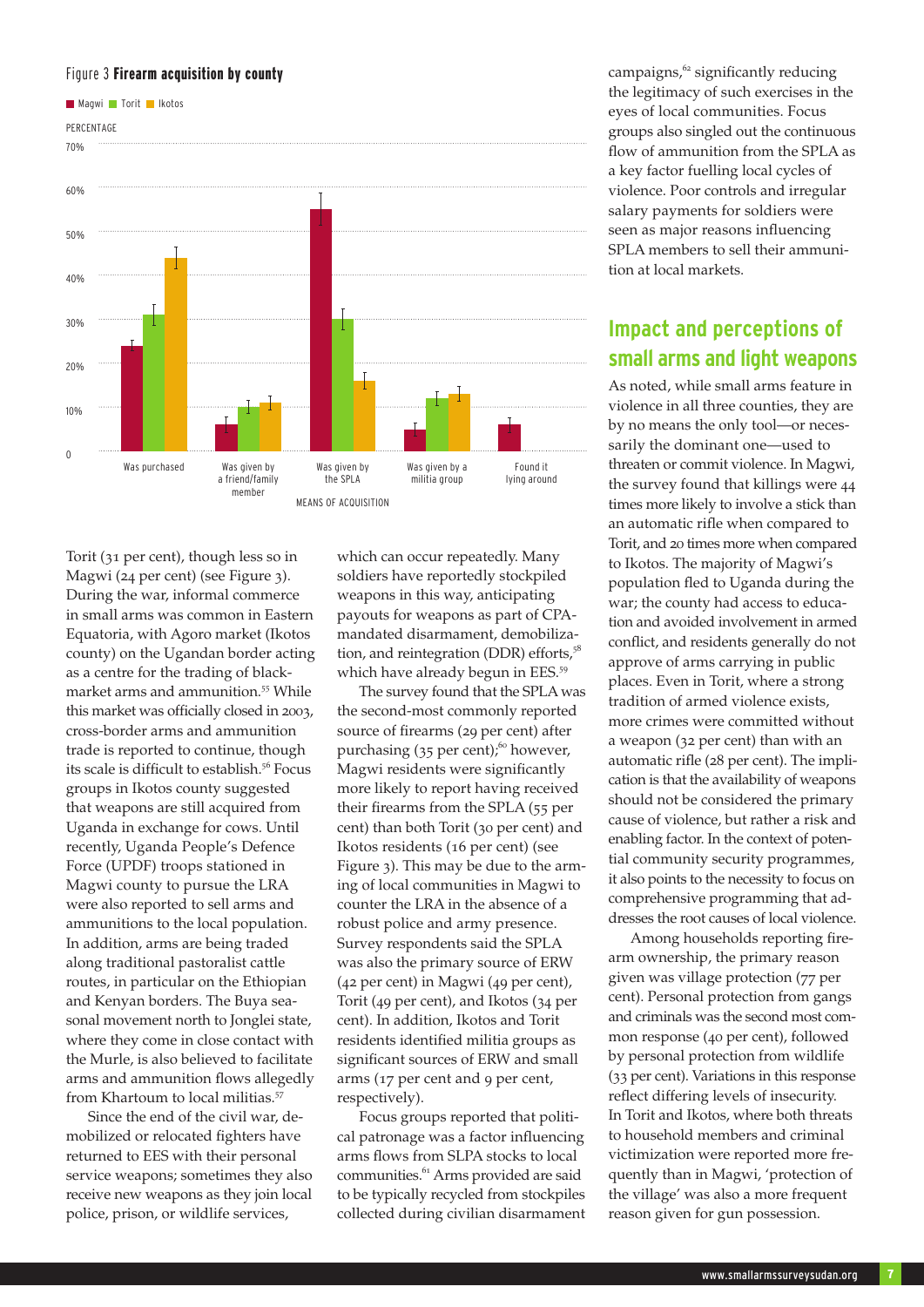#### Figure 4 Ranking police and traditional leaders' approach to crime

# **Institutions: formal and informal security providers**

Most respondents (85 per cent) reported that some kind of security institution is present in their area. The vast majority of these (90 per cent) said that traditional leaders and *boma* chiefs are their primary security providers, followed by neighbours (48 per cent) and religious leaders (38 per cent). Official security providers were at the bottom of the list: only 27 per cent said the police and 8 per cent said the SPLA were present in their area.

Recognition of certain security groups varied across the three counties: Magwi county respondents reported a stronger police presence (32 per cent) than both Ikotos (18 per cent) and Torit (28 per cent). Conversely, in Ikotos and Torit, 'neighbours' were more often reported (52 per cent and 56 per cent, respectively) than in Magwi (41 per cent). These differences were statistically significant.

Given the negligible presence of official state security providers, the majority of crimes and disputes continue to be reported to traditional authorities. Indeed, 59 per cent of all respondents said they would report a crime to traditional authorities first; 16 per cent would inform the nearest family member; and only 11 per cent would report a crime to the police. The differences in these responses across counties were small. In places where both police and traditional authorities were present, 43 per cent would still report a crime to the traditional authorities, compared to 32 per cent who would go to the police.

### Traditional authorities

Focus group interviews revealed that despite their continued presence, traditional authorities have been severely weakened by the civil war, the proliferation of small arms in civilian hands, the breakdown of traditional community relations, and the transition from traditional to modern state authority. Indeed, some chiefs in power today are not traditional leaders but appointees installed by the SPLA (or the Government of Sudan during the war) to control and extract resources, and they lack legitimacy in the eyes of local communities. At the same time, some youths believe that chiefs are an



obstacle to modernization and democratization of the state, and that the government should involve the youth more.<sup>63</sup> In fact, some villages have recently elected relatively young chiefs, but their authority and legitimacy remains questionable to some villagers.<sup>64</sup>

Widespread gun ownership and use among local youths has also contributed to the erosion of traditional authority. There are reports of chiefs hesitating to expose criminals to the authorities or even actively cooperating with them for fear of retaliation.<sup>65</sup> Some chiefs have even been attacked and shot, something that was unthinkable in years past. Key informants highlighted the need to protect chiefs and establish collective decision-making and local conflict resolution processes.<sup>66</sup>

There is also considerable confusion today over the applicability of traditional and modern authority and justice systems; while traditional authorities have faded, state authority has not effectively filled their place. Whereas chiefs used to be able to judge on all cases during the war, whether civilian or criminal, they now rule only on local disputes, investigating criminal cases in conjunction with police, and referring the most serious cases to the formal county or state courts. Cooperation between chiefs and police is often fraught with problems, as police officers are perceived to be incompetent or corrupt, even setting suspects free in exchange for small bribes.<sup>67</sup>

Exacerbating matters, the formal court system, especially at the county and state level, is not sufficiently developed, so the most serious cases are often delayed considerably. This invites revenge killings as impatient victims take justice into their own hands. The increasing numbers of mob justice cases over allegations of witchcraft, poisoning, and other crimes in Magwi county (see Box 2) is, according to several key informants, a result of growing dissatisfaction with the prevailing justice system and a lack of law enforcement in the state.<sup>68</sup>

### The police and the SPLA

When asked to rank the police on a scale of 0 to 4 in terms of trust, efficiency, accessibility, familiarity, and transparency regarding their approach to crimes and disputes, respondents ranked them far below traditional authorities in areas where both are present (see Figure 4). Similarly, focus groups cited a lack of impartiality, corruption, and criminal involvement as some of the reasons for their low opinion of both the police and the SPLA. For example, when police are trucked in to respond to a specific security threat, respondents suggested that certain villages receive preferential coverage and others none, depending on local connections to high-level commanders or politicians. In other cases, residents claimed that unjustified force and punishments are applied.<sup>69</sup> Focus group interviewees also said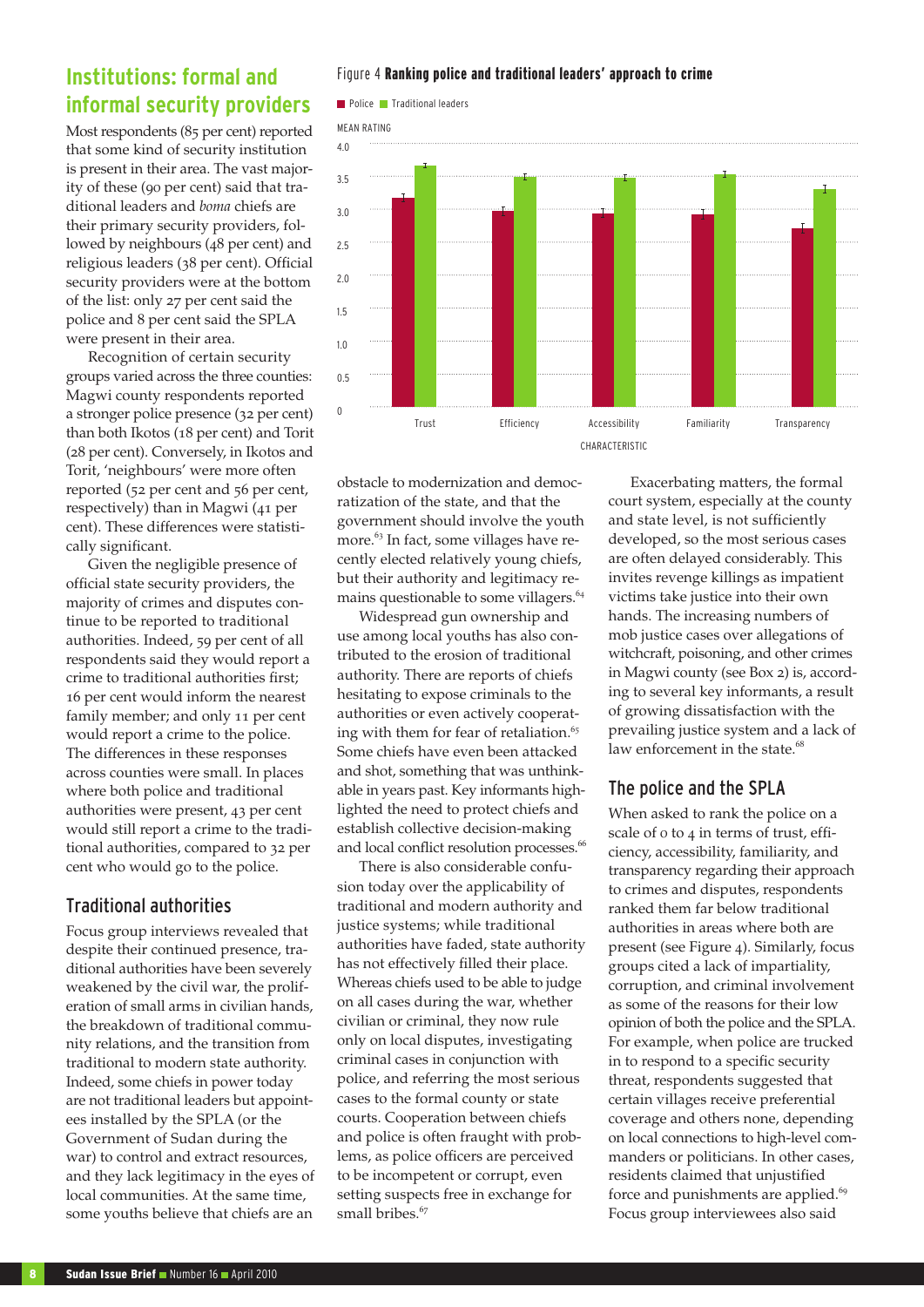that the police are often too weak or easily overpowered by local armed communities. In Torit county, police allegedly fear confronting cattle raiders, for example, and thus do not investigate cases thoroughly, unless backed up by the SPLA.<sup>70</sup> While the official security forces are sometimes successful in recovering stolen cattle, known culprits are often left alone, exacerbating what interviewees characterized as endemic lawlessness, lack of follow-up and commitment, and weak governance.<sup>71</sup>

Like elsewhere in Southern Sudan, local police in the three counties are primarily former SPLA soldiers who demobilized following the signing of the CPA. Five years later, they still lack transport, communications equipment, arms, and ammunition, as well as trained manpower, and thus remain ill-equipped to face the security challenges in the state.<sup>72</sup> The Torit police commissioner estimates that there should be 2,000 police officers per state, with around 120 officers deployed in every county.<sup>73</sup> In practice, police officers tend to stay close to urban centres, however, mainly because rural areas lack accommodation, food, and transport.<sup>74</sup> In Ikotos county, for example, there is a total of 100 police officers, of whom 50 are based in Ikotos Central.

Despite the current poor reputation of the police, interviewees revealed that they would welcome better equipped, trained, and more easily accessible and strategically located police as their security provider.<sup>75</sup>

Interviewees said that they fear the SPLA, which currently provides security in some areas. Grievances against the army include the rape and sexual harassment of local women and the extortion of communities' natural resources (such as timber). In a recent incident in Khor Engliz on the Juba–Torit road, a civilian challenged an SPLA soldier cutting down trees, who apprehended the challenger. The arrest sparked the mobilization of the entire village, heavily armed, against the nearby SPLA barracks. A violent clash was avoided only by calling in the local authorities, who prevented the army from attacking.<sup>76</sup> The SPLA reportedly also reminds people of the civil war, and thus has a limited capacity to resolve disputes or deal with criminal incidents in an impartial manner.<sup>77</sup>

In the absence of any official security provider in many areas, youths currently take over the task of protecting local villages and enforcing the law. While traditional structures such as the *monyomiji* used to have clear rules of engagement, as well as responsibilities for protecting villages, it is perhaps not surprising that in the current security vacuum, traditional structures are also being used for criminal purposes.<sup>78</sup> This situation points to the urgent need to find interim security solutions that focus on communities' security needs, while integrating both traditional and modern systems and focusing on mutual trust and a division of responsibilities.

### **Disarmament**

While the SPLA and the GoSS remain committed to civilian disarmament, in the current security vacuum the issue is particularly sensitive. Without a guarantee of security after guns are collected, disarmed communities are vulnerable to attacks from neighbouring and cross-border communities. Uneven disarmament of competing communities also incentivizes rearmament. In Torit and Ikotos, communities disarmed in 2009 were reportedly left

#### Figure 5 Anticipated effect of disarmament by county

#### Would very much increase security Would very much decrease security Would somewhat decrease security Would not make a difference Would somewhat increase security RESPONSE **Magwi** Torit **Ikotos** PERCENTAGE 80% 70% 60% 50% 40% 30% 20% 10%  $\Omega$

unprotected and fell victim to attacks by neighbouring tribes, resulting in them losing their livestock, and turning them further against the state authorities.<sup>79</sup> Moreover, even government officials acknowledge that the previous campaign yielded only limited results, with most people handing over old, non-functioning guns while hiding serviceable ones in their homes or remote areas.<sup>80</sup>

Nevertheless, survey findings suggest a favourable attitude towards disarmament, with around 68 per cent of the total sample reporting a willingness to give up firearms and a majority of 63 per cent anticipating that future disarmament would very much increase household security. Magwi respondents (71 per cent) were significantly more likely to say they would comply with disarmament than both Torit (63 per cent) and Ikotos respondents (66 per cent) and much less likely to hide some or all of their firearms (8 per cent, as against 26 per cent and 25 per cent for Torit and Ikotos). Ikotos (56 per cent) and Torit (59 per cent) respondents were significantly less optimistic than people in Magwi (68 per cent) about a potential significant increase in household security after a disarmament campaign in their area (see Figure 5).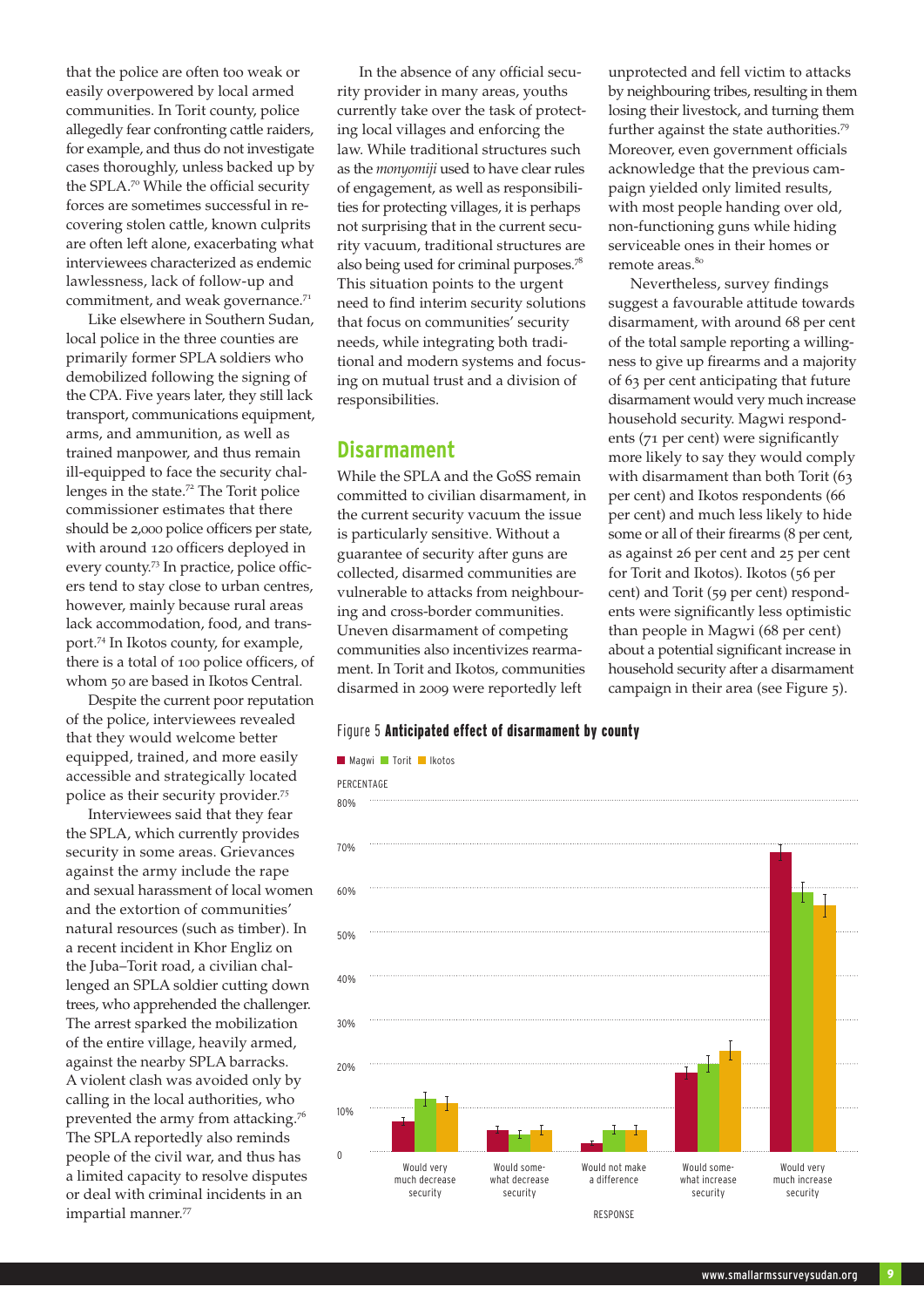In Ikotos, where the perception of security is lowest, 42 per cent said security had worsened in the county over the past year compared to 26 per cent in Torit and only 15 per cent in Magwi. Further, 67 per cent of Ikotos respondents said they were concerned about their household members' safety, significantly more than in both Torit (54 per cent) and Magwi (48 per cent). This indicates the degree to which communities rely on guns, especially in the more insecure areas of the state; it also highlights the need for a comprehensive strategy for alternative security provision in these communities, before disarmament takes place.

In focus groups, interviewees said that disarmament should proceed by sensitizing local communities in parallel with simultaneous, voluntary arms collections, and that this should be followed by forceful disarmament if necessary. This would avoid the current problem of neighbouring villagers raiding and attacking disarmed areas.<sup>81</sup> As disarmament is set to restart in EES, there is a small window of opportunity for community engagement to ensure it is peaceful and well-organized.

### **Reflections**

Respondents provided a wealth of specific, well-considered recommendations for mitigating particular sources of violence and insecurity. These include educating girls to reject dowries of stolen cattle; moving swiftly to locate and restore stolen cattle before revenge attacks take place; expediting the removal and destruction of ERW; reorienting traditional clan structures such as the *monyomiji* back to their original community functions; and preventing the recirculation of guns after disarmament efforts. These are all worth pursuing. But without better governance and more development, violence is likely to continue despite these steps. Remedies must therefore address both the symptoms and the causes of insecurity.

As respondents ranked insecurity far below natural resource and development concerns—and given the linkages between violence, cattle, and land issues—it is clear that redressing the marginalization of these communities would reduce the incentives and motivations for violence. Currently, GoSS institutions (at the Juba and state level) are failing to do this, or are part of the problem—as when local powerbrokers get involved in land disputes for personal gain.

Moreover, local government institutions are seriously understaffed and underfunded, without the infrastructure, transport, equipment, or manpower to deliver even the most elementary services. Investment and capacity building in local institutions that can respond to communities' needs is therefore desperately needed and should be an essential part of any effort to tackle insecurity and underdevelopment.

Ultimately, reducing violence and insecurity—both real and perceived requires eliminating the culture of impunity with which crimes are committed. It is difficult to see how that shift can take place without a more visible and capable law enforcement presence. Deployment is currently limited to towns, while rural areas are devoid of police. Police posts along major cattle and trading routes, and on well-known escape routes, are also lacking. A joint initiative for a 'rapid reaction force' by the Torit county commissioner, the SSRRC, and the police is an innovative starting point.<sup>82</sup> The periodic rotation of security forces would also help prevent the formation of long-term patronage networks and limit corruption, bias, and profiteering.

Building up the capacity of the police to anticipate and prevent crime and enforce the law is an even greater challenge than their increased deployment. The police force urgently needs not only adequate equipment, transport, and communication facilities, but also training in global standards in law enforcement, conflict prevention, weapons use, and respect for human rights. Support is also needed for the court systems, both official and customary, which are currently incapable of providing justice and compensation to victims or holding perpetrators to account.

These are long-term challenges. In the meantime, the responsibility for village and household security remains in the hands of community members. Supporting communities to exchange information, identify and attempt to preempt conflicts, and liaise more closely with the police would help to provide an important stopgap until state services improve. In fact, supporting 'ground-up' community security efforts could have a positive impact

on community–police relations and ultimately on the effectiveness of local policing. The inclusion of parallel conflict management and local peace and reconciliation initiatives could also help ensure that 'community security' does not become a synonym for vigilantism.

As has been documented in other areas of Southern Sudan, the communities in the three counties viewed the rule of the gun as one forced upon them by necessity. In most cases they expressed a great willingness to give up their weapons if the army and the state government provided security. But even recently, and despite the wider intention of both the army and the GoSS to disarm Southern civilians, the SPLA was arming EES communities against external threats, an implicit admission of its inability to protect them.

Selective civilian disarmament will soon restart in EES. To avoid the bloodshed and community predation that disarmament has caused elsewhere, it should be simultaneous, include meaningful security guarantees, and draw on local community initiatives and civil society networks. Without the latter, the SPLA—which will conduct the disarmament—will not have an adequate understanding of local security dynamics and potential conflicts. Initiatives such as the Eastern Equatoria Action Network on Small Arms, engaged in building a civil society network for sensitization and awareness on small arms, are important.<sup>83</sup> Initial reports from ongoing disarmament exercises in Jonglei seem to suggest that similar organizations play a pivotal role in community sensitization and awareness raising both before and during campaigns.

Perhaps the most striking and worrisome finding of this survey was the constantly repeated view that communities had been abandoned by their state, their police, and the Juba government. After decades of war, the CPA has not addressed the profound sense of marginalization among these communities. With the approach of national elections and the close of the interim period in 2011, Eastern Equatorians continue to face chronic underdevelopment, natural resource competition, and pervasive insecurity—indicators of some of the deep internal challenges a newly independent Southern Sudan may face in the future.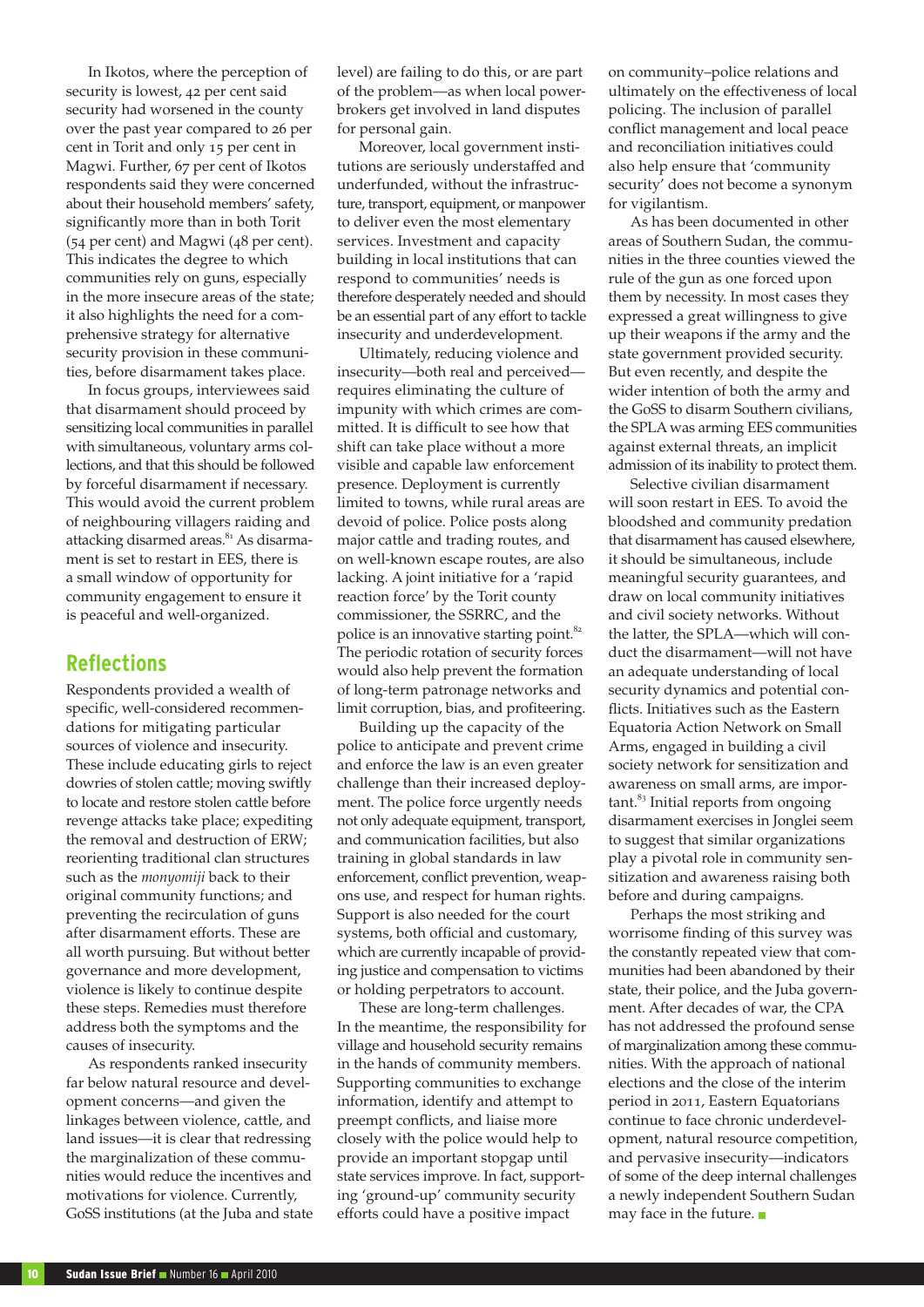### **Notes**

*This* Issue Brief *was produced by Irina Mosel and Ryan Murray, based on the 2009 Small Arms Survey–Danish Demining Group Eastern Equatoria Security Perceptions Survey.*

- 1 Households in each of the *payams* (administrative districts) of the three counties were surveyed, with the exception of Himodonge *payam* in Torit county.
- 2 This *Issue Brief* presents the survey results using the 'armed violence lens' of the Organisation for Economic Co-operation and Development's Development Assistance Committee. See OECD (2009).
- 3 Munyes (2007, p. 7). See also Mc Evoy and Murray (2008, pp. 12–21).
- 4 Mc Evoy and Murray (2008, p. 12).
- EES (2007, p. 14).
- 6 EES (2007, pp. 12–13).
- McEvoy and Murray (2008, p. 17).
- 8 Schomerus (2007, pp. 10, 18).
- 9 Schomerus (2007, p. 21).
- 10 Previously, in 2008, the Small Arms Survey had conducted a household survey of selected communities in Eastern Equatoria and Turkana North district in northern Kenya. See McEvoy and Murray (2008).
- 11 Because households were usually situated along a main artery or in a concentrated block, random selection was limited to prevent enumerators from travelling down roads with no households.
- 12 Every Nth household was determined by dividing the total population size of the *boma* by the number of questionnaires needed in the specific *boma*. The former figure was calculated from SSRRC population data, and the latter from the population data and the total sample size.
- 13 Error was defined as the presence of a missing or invalid response (that is, a response that was illegible, incoherent, or did not adhere to the response option limitations of the particular question).
- 14 Interview with police major, Torit county police station, 18 January 2010.
- 15 Interview with United Nations Mission in Sudan official, Torit, 18 January 2010.
- 16 Interview with Torit county commissioner, Torit, 15 January 2010.
- 17 Interview with church official, Diocese of Torit, Isoke *payam*, Ikotos county, 23 January 2010; see also Eaton (2008) for the importance of the dynamics surrounding revenge attacks.
- 18 Interviews with international non-governmental organization (INGO) and church officials, Isoke *payam*, Ikotos county, 23 January 2010.
- 19 Traditionally, the Buya and the Didinga used to raid villages in Hyala *payam,* but attacks between neighbouring villages *within* the *payam* were less common. See Ochan (2007).
- 20 Focus group discussions with women and youths in Hyala *payam*, Torit county, 16 January 2010.
- 21 Focus group discussion with women Peace Committee members, Ikotos Central, Ikotos, 24 January 2010.
- 22 Interviews with INGO and UN representatives, Torit and Ikotos counties, 15–25 January 2010.
- 23 Interviews with women, Hyala *payam*, Torit county, 16 January 2010.
- 24 Focus group discussions across Torit and Ikotos counties, 15–25 January 2010.
- 25 Interviews with women and youths, Ikotos county, 20–24 January 2010.
- 26 Interview with INGO official, Isoke *payam*, Ikotos county, 23 January 2010.
- 27 The LRA assembled in Owiny-Kibul in late 2006 as a Juba-sponsored peace process got under way. After LRA leader Joseph Kony failed to sign a Final Peace Agreement several times, the peace process fell apart. See Schomerus (2007, pp. 34–39).
- 28 The Office of the United Nations High Commissioner for Refugees (UNHCR) documented almost 53,000 officially assisted returnees to the area by March 2010. Email correspondence with UNHCR official, Nimule, 27 March 2010. The actual number is likely to be much higher.
- Interview with Magwi county commissioner, Magwi, 22 January 2010.
- 30 Locally, members of other communities are seen as 'foreigners'.
- 31 The 'Nimule Resolution' of January 2009, the outcome statement of a conference organized by both EES and Jonglei state governments, stipulates that the return of IDPs should be facilitated from Jonglei back to their home communities with their cattle; those preferring to stay in EES are expected to agree to integrate into the local community, lose their cattle, and abide by the regulations of the local administration.
- 32 Vuni (2009).
- 33 Interviews with state officials, youth groups, and civil society leaders, Magwi county, 21–22 January 2010.
- 34 Interview with INGO staff, Juba, 14 January 2010.
- 35 Interview with state officials, youth groups, and civil society leaders, Magwi county, 21 January 2010; interview with church official, Diocese of Torit, Torit, 25 January 2010.
- 36 See Eastern Equatoria Today (2010).
- 37 Interview with church official, Diocese of Torit, Torit, 25 January 2010.
- 38 Focus group discussions with women across Torit and Ikotos counties, 16–25 January 2010.
- 39 Interview with INGO representative, Isoke *payam*, Ikotos county, 23 January 2010.
- 40 Focus group discussions with women in Hyala Central, Torit county, 16 January 2010.
- 41 See Ochan (2007, p. 14) for examples in Ikotos.
- 42 Interview with SSRRC state director, Torit county, on 18 January 2010.
- 43 Interview with *boma* chief, Ikotos Central, 24 January 2010.
- 44 Interview with key informant, Magwi county, 21 January 2010.
- 45 Interview with paramount chief, Magwi county, 19 January 2010.
- 46 Interview with Pajok *payam* administrator, 20 January 2010. A recent International Rescue Committee protection report finds that early pregnancies are the primary

cause of girls not graduating from school in EES, where marital life often starts as early as age 14 (IRC, 2010, p. 2).

- 47 Interview with chairlady of St. Monica Women's Association, Magwi county, 19 January 2010.
- 48 Interview with a youth, Ikotos county, 23 January 2010.
- 49 The precise survey findings indicate that 6,909 (±1,340) households may harbour ERW.
- 50 UXOs typically include ERW as well as other forms of ordnance—such as bullets found in conflict zones.
- 51 Interview with paramount chief, Magwi county, 19 January 2010.
- The accused was subsequently jailed for the incident. Interview with Magwi county commissioner, Magwi, 22 January 2010.
- 53 Interviews with government officials, Torit county, 15 January 2010; see also, Schomerus (2008, p. 49) and Mc Evoy and Murray (2008, p. 19).
- 54 For example, places such as Palotaka in Magwi county have been used as SAF, SPLA, and UPDF as well as LRA headquarters over the past decade, leaving a legacy of arms and ammunitions in the hands of the civilians in the area.
- 55 Schomerus (2008, p. 50).
- 56 See also, Lewis (2009, p. 54).
- 57 Interview with UN Mission in Sudan official, Torit, 18 January 2010.
- 58 Interview with government officials, Torit and Magwi counties, 15–21 January 2010.
- 59 The DDR caseload for EES is expected to be 2,300. Interview with EES DDR bureau officials, 18 January 2010.
- 60 Note that some of the weapons declared as 'purchased' may also have been sourced from the SPLA.
- 61 Some of the arms come from successful cattle raids. Interviews with traditional leaders and youths in Torit and Ikotos counties, 15–25 January 2010.
- 62 For details on recent civilian disarmament campaigns in Southern Sudan, see O'Brien (2009).
- 63 Interview with key informants among local youths and civil society, Magwi town, 21 January 2010.
- 64 Field observation by Irina Mosel, January 2010.
- 65 Interviews with county and state government officials, Torit and Ikotos counties, January 2010.
- 66 Interview with Torit county commissioner, Torit, 15 January 2010.
- 67 In Magwi, two formally appointed county judges reportedly left their posts after two months because of a lack of cases. Local police allegedly preferred to solve cases themselves through bribery. Interview with key informants in Magwi town, 21 January 2010.
- 68 Interviews with church official, Torit town, and key informants, Magwi county, 21 January 2010.
- Interviews with youths and authorities in Ikotos county, 14–25 January 2010.
- 70 Interview with a police major, Torit county police station, 18 January 2010.
- 71 Interview with the governor of Eastern Equatoria state, 18 January 2010.